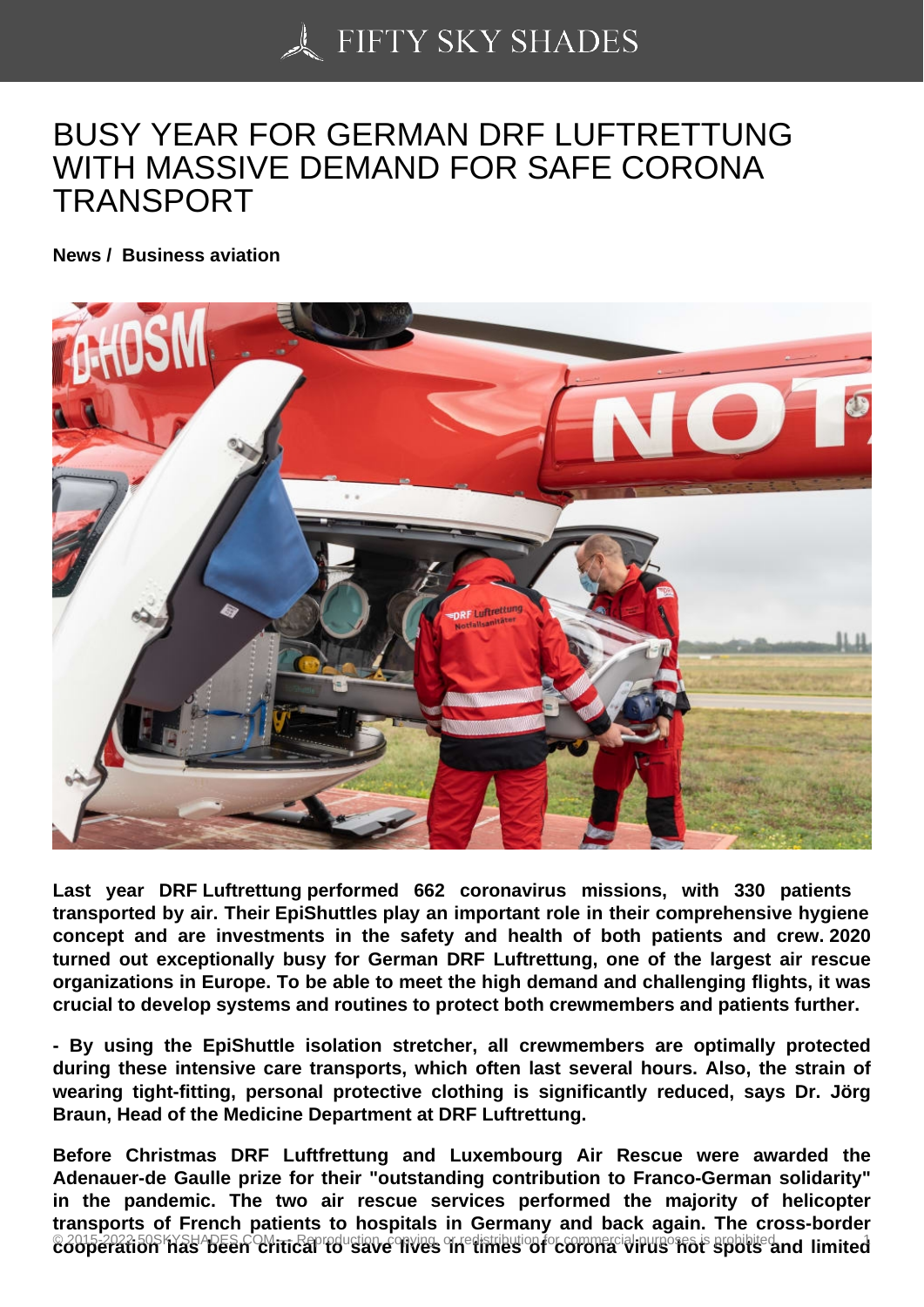## **capacity of intensive care units.**

- Using the EpiShuttle, the medical crew can concentrate fully on the medical monitoring and care of the patient. In this way, we fly patients quickly, safe and optimally monitored to a hospital with a free intensive care bed with ventilation, says Dr. Jörg Braun, Head of the Medicine Department at DRF Luftrettung.

Even before the pandemic, DRF Luftrettung was testing the EpiShuttle for transportation of patients with infectious diseases as meningococci, measles, tuberculosis and influenza. Now DRF Luftrettung has 12 EpiShuttles in use. With high infection rates in the German state of Saxony, they recently equipped their station in Bautzen with their newest EpiShuttle.

- Collaborating with professional partners like DRF, who share their first-hand experience with the EpiShuttle in use, gives us great input on further research and development. We are also happy to see how DRF Luftrettung is designing and developing own tools for their specific needs, like the ground plate for mounting the EpiShuttle in their helicopters. From Oslo we are glad to see how their work is appreciated, as with the Adenauer-de Gaulle prize, says Ellen Cathrine Andersen, CEO in EpiGuard.

EpiGuard is a Norwegian company established in 2015 providing better solutions for safe transportation of contagious patients. Our team of medical experts and engineers developed the EpiShuttle based on analysis and clinical first-hand experience from previous global epidemics. Our medical background ranges from intensive care, infectious diseases, internal medicine and anesthesiology, and transport medicine. EpiShuttle improves patient safety and care, the safety for health care providers, reduce costs and increase operational efficiency. Saving one – protecting everyone.



**26 JANUARY 2021**